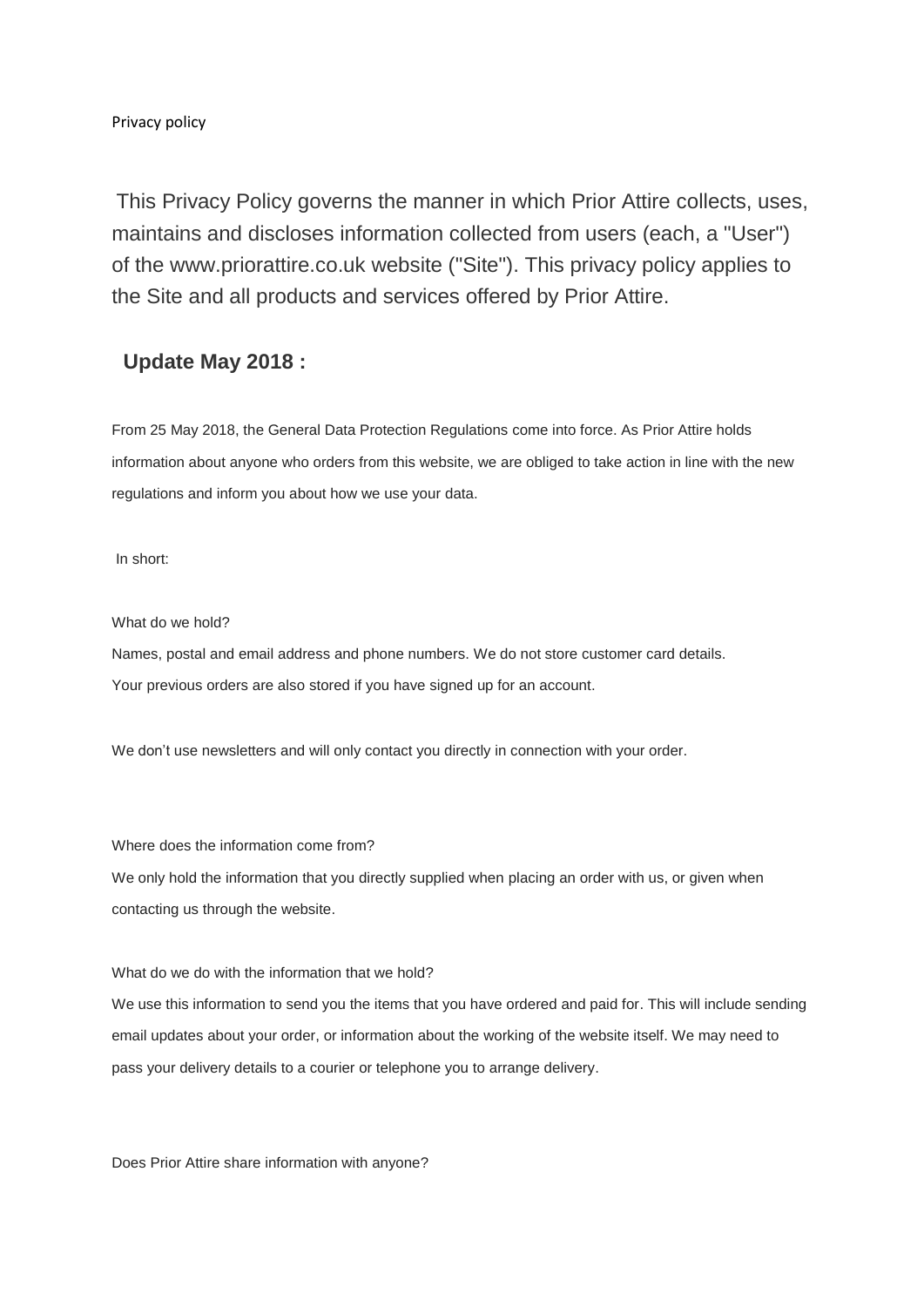We do not sell or otherwise distribute information. We may need to provide Royal Mail, couriers etc with your delivery contact details in order to get your goods to you.

Do I have the right to withdraw my consent?

Yes. You can withdraw your consent by contacting us by email or post. We will then delete the information that we hold.

## **Personal identification information**

We may collect personal identification information from Users in a variety of ways, including, but not limited to, when Users visit our site, place an order and in connection with other activities, services, features or resources we make available on our Site. Users may be asked for, as appropriate, name, email address, mailing address, phone number,

Users may, however, visit our Site anonymously.

We will collect personal identification information from Users only if they voluntarily submit such information to us. Users can always refuse to supply personally identification information, except that it may prevent them from engaging in certain Site related activities.

**Non-personal identification information**

We may collect non-personal identification information about Users whenever they interact with our Site. Non-personal identification information may include the browser name, the type of computer and technical information about Users means of connection to our Site, such as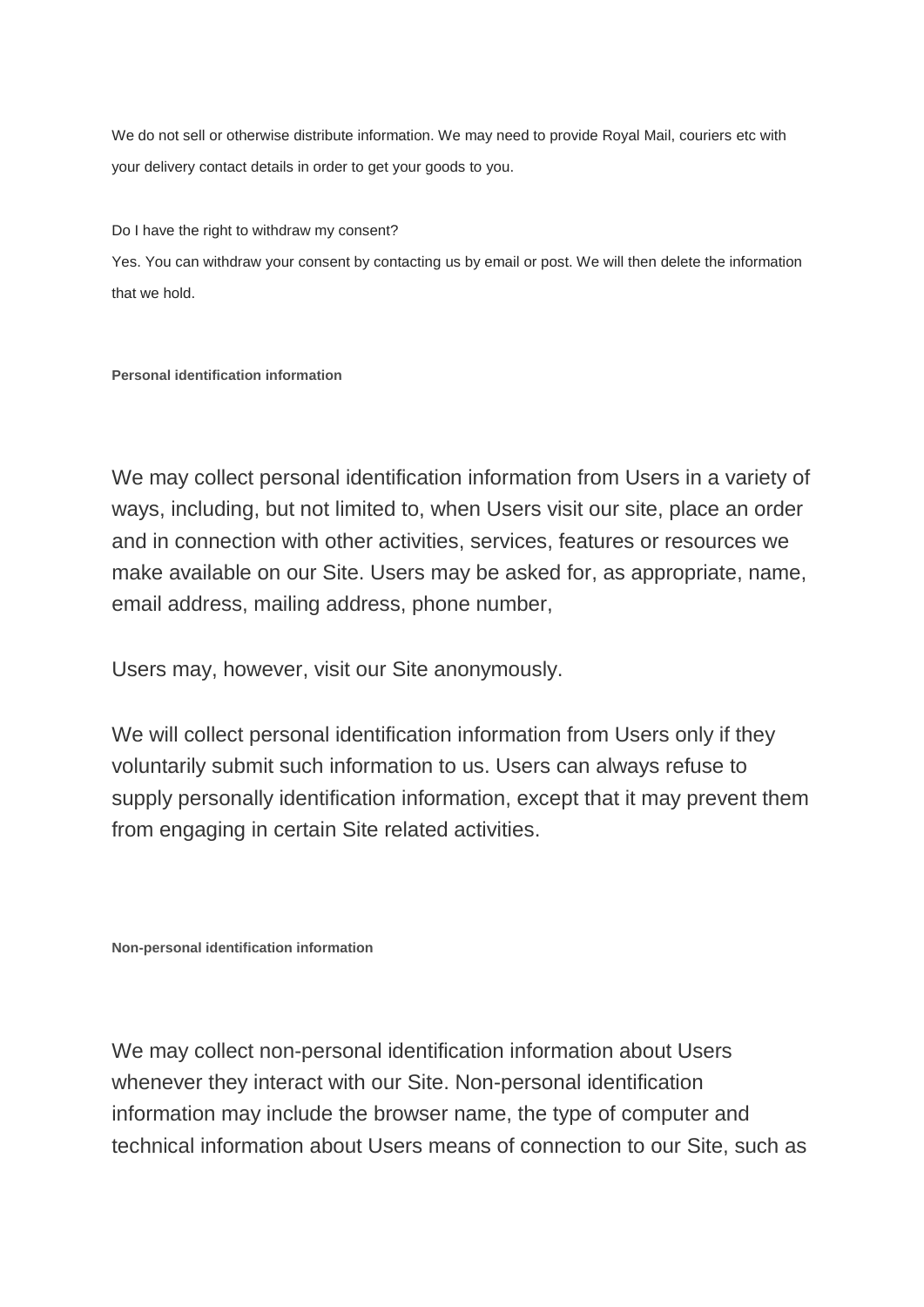the operating system and the Internet service providers utilized and other similar information.

**Web browser cookies**

Our Site may use "cookies" to enhance User experience. User's web browser places cookies on their hard drive for record-keeping purposes and sometimes to track information about them. User may choose to set their web browser to refuse cookies, or to alert you when cookies are being sent. If they do so, note that some parts of the Site may not function properly.

**How we use collected information**

Prior Attire collects and uses Users personal information for the following purposes:

• *To process transactions*

We may use the information Users provide about themselves when placing an order only to provide service to that order. We do not share this information with outside parties except to the extent necessary to provide the service.

The email address Users provide for order processing, will only be used to send them information and updates pertaining to their order. It may also be used to respond to their inquiries, and/or other requests or questions. If User decides to opt-in to our mailing list, they will receive emails that may include company news, updates, related product or service information, etc. If at any time the User would like to unsubscribe from receiving future emails, we include detailed unsubscribe instructions at the bottom of each email or User may contact us via our Site.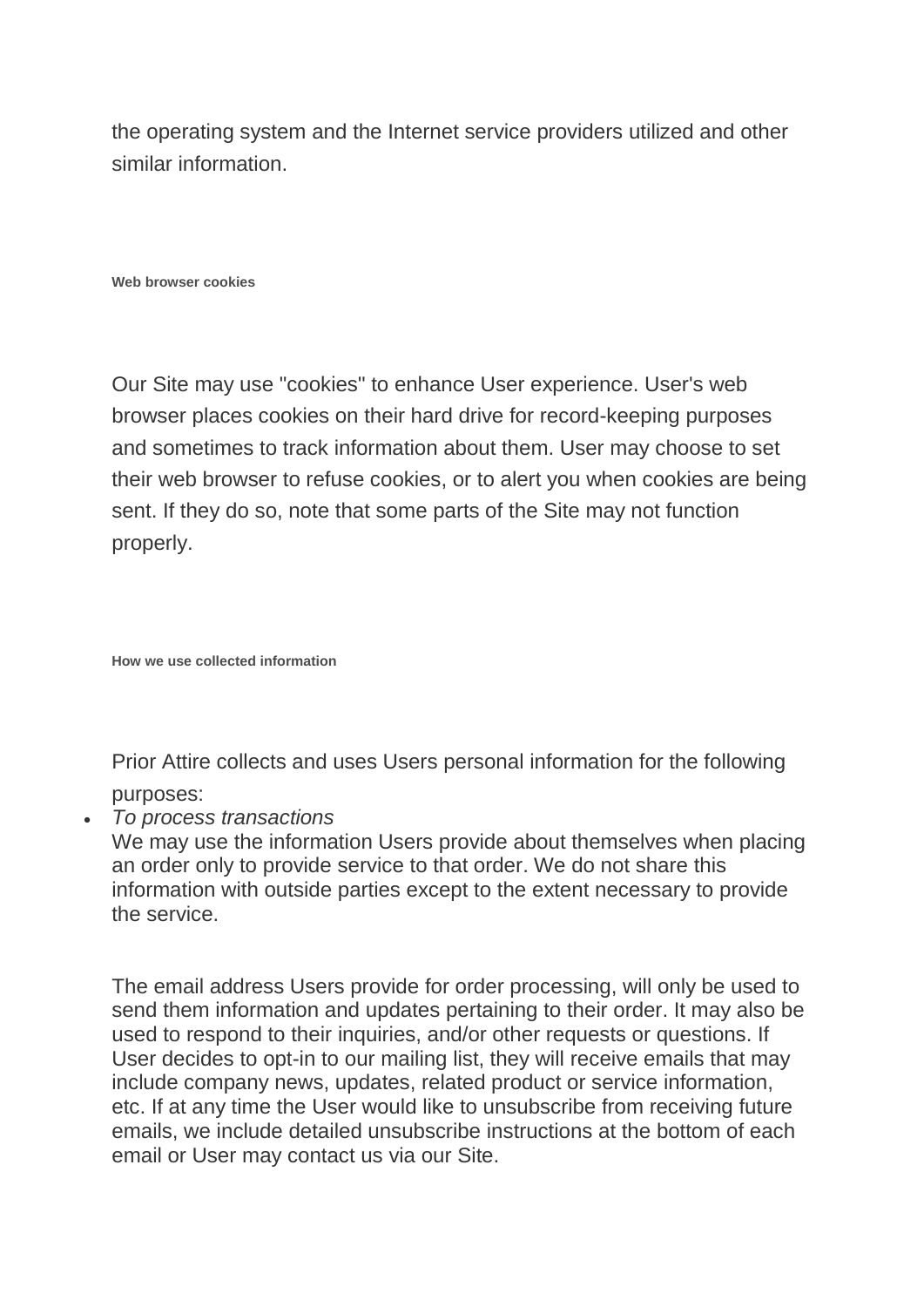**How we protect your information**

We adopt appropriate data collection, storage and processing practices and security measures to protect against unauthorized access, alteration, disclosure or destruction of your personal information, username, password, transaction information and data stored on our Site.

Sensitive and private data exchange between the Site and its Users happens over a SSL secured communication channel and is encrypted and protected with digital signatures.

**Changes to this privacy policy**

Prior Attire has the discretion to update this privacy policy at any time. When we do, revise the updated date at the bottom of this page, send you an email. We encourage Users to frequently check this page for any changes to stay informed about how we are helping to protect the personal information we collect. You acknowledge and agree that it is your responsibility to review this privacy policy periodically and become aware of modifications.

**Your acceptance of these terms**